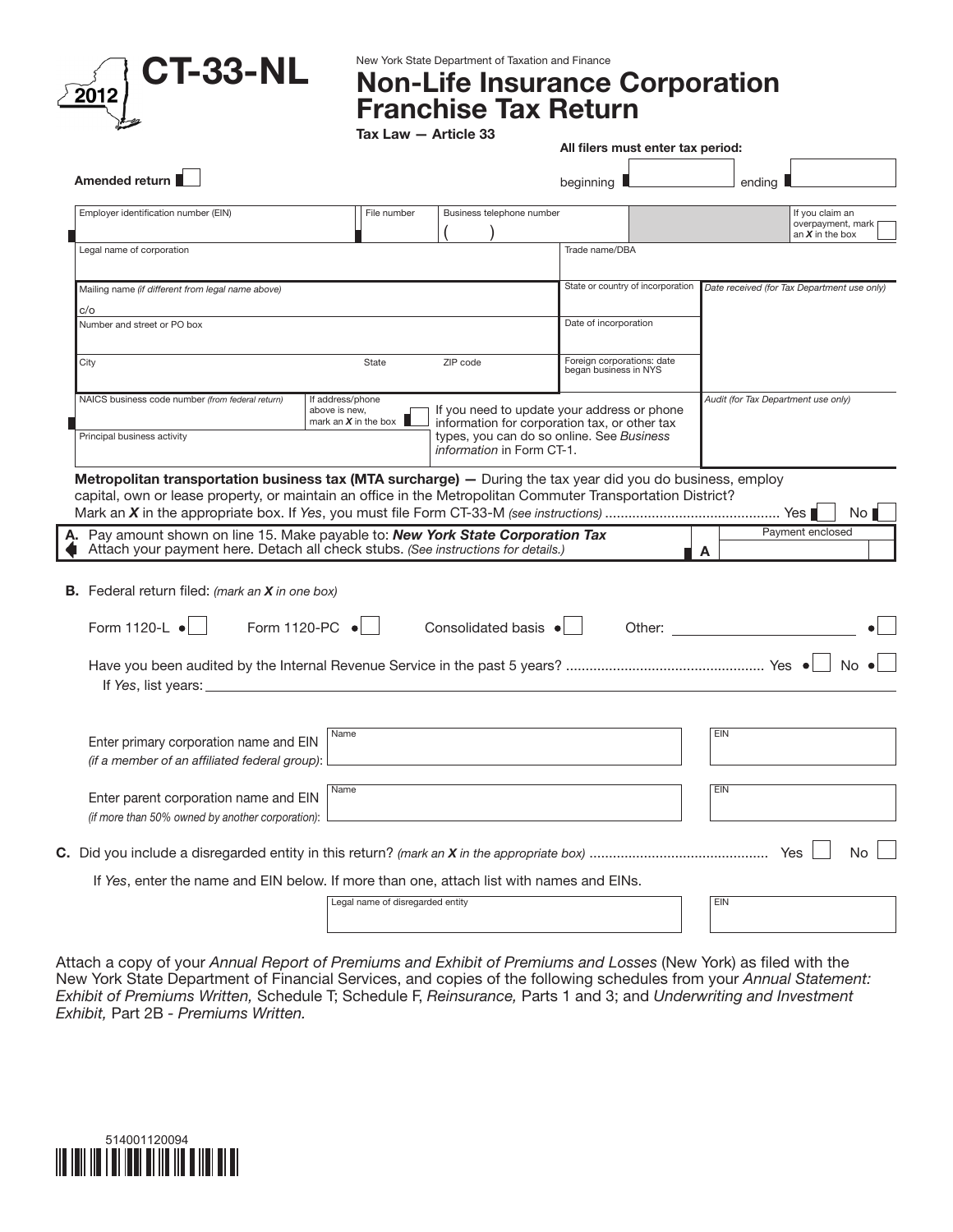## Computation of tax and installment payments of estimated tax *(see instructions)*

|     | 1 Accident and health insurance premiums from line 34  .<br>$\times$ .0175<br>$\bullet$                                   |              |               |
|-----|---------------------------------------------------------------------------------------------------------------------------|--------------|---------------|
|     | Other non-life insurance company premiums from line 35 •<br>$\times .02$<br>$\bullet$                                     | $\mathbf{2}$ |               |
|     |                                                                                                                           | 3            |               |
|     |                                                                                                                           | 4            | 250 00        |
|     |                                                                                                                           | 5            |               |
| 6   |                                                                                                                           | 6            |               |
|     |                                                                                                                           |              |               |
|     | First installment of estimated tax for next period:                                                                       |              |               |
| 8a  |                                                                                                                           | 8a           |               |
| 8b. |                                                                                                                           | 8b           |               |
| 9   |                                                                                                                           | 9            |               |
| 10  |                                                                                                                           | 10           |               |
| 11  |                                                                                                                           | 11           |               |
| 12  | Estimated tax penalty (see instructions; mark an <b>X</b> in the box if Form CT-222 is attached) $\bullet$ _____________. | 12           |               |
| 13  |                                                                                                                           | 13           |               |
| 14  |                                                                                                                           | 14           |               |
| 15  | Balance due (add lines 11 through 14 and enter here; enter the payment amount on line A on page 1)                        | 15           |               |
| 16  |                                                                                                                           | 16           |               |
| 17  |                                                                                                                           | 17           |               |
| 18  |                                                                                                                           | 18           |               |
| 19  |                                                                                                                           | 19           |               |
| 20  |                                                                                                                           | 20           |               |
|     |                                                                                                                           |              |               |
|     | 21b Tax credits to be credited as an overpayment to next year's return (see instructions)  21b                            |              |               |
|     |                                                                                                                           | 22           | $\frac{0}{0}$ |
|     |                                                                                                                           | 23           | $\frac{0}{0}$ |

Schedule A — Allocation of reinsurance premiums when location of risks cannot be determined *(see instructions; attach separate sheet if necessary)*

| Α                      | . .<br>в                         | C                           | ח                                                                                   |
|------------------------|----------------------------------|-----------------------------|-------------------------------------------------------------------------------------|
| Name of ceding company | Reinsurance premiums<br>received | Reinsurance<br>allocation % | Reinsurance premiums<br>allocated to New York State<br>(column $B \times$ column C) |
|                        |                                  |                             |                                                                                     |
|                        |                                  |                             |                                                                                     |
|                        |                                  |                             |                                                                                     |
|                        |                                  |                             |                                                                                     |
|                        |                                  |                             |                                                                                     |
|                        |                                  |                             |                                                                                     |
|                        |                                  |                             |                                                                                     |
|                        |                                  |                             |                                                                                     |
|                        |                                  |                             |                                                                                     |
|                        |                                  |                             |                                                                                     |
|                        |                                  |                             |                                                                                     |
|                        |                                  |                             |                                                                                     |
|                        |                                  |                             |                                                                                     |
|                        |                                  |                             |                                                                                     |

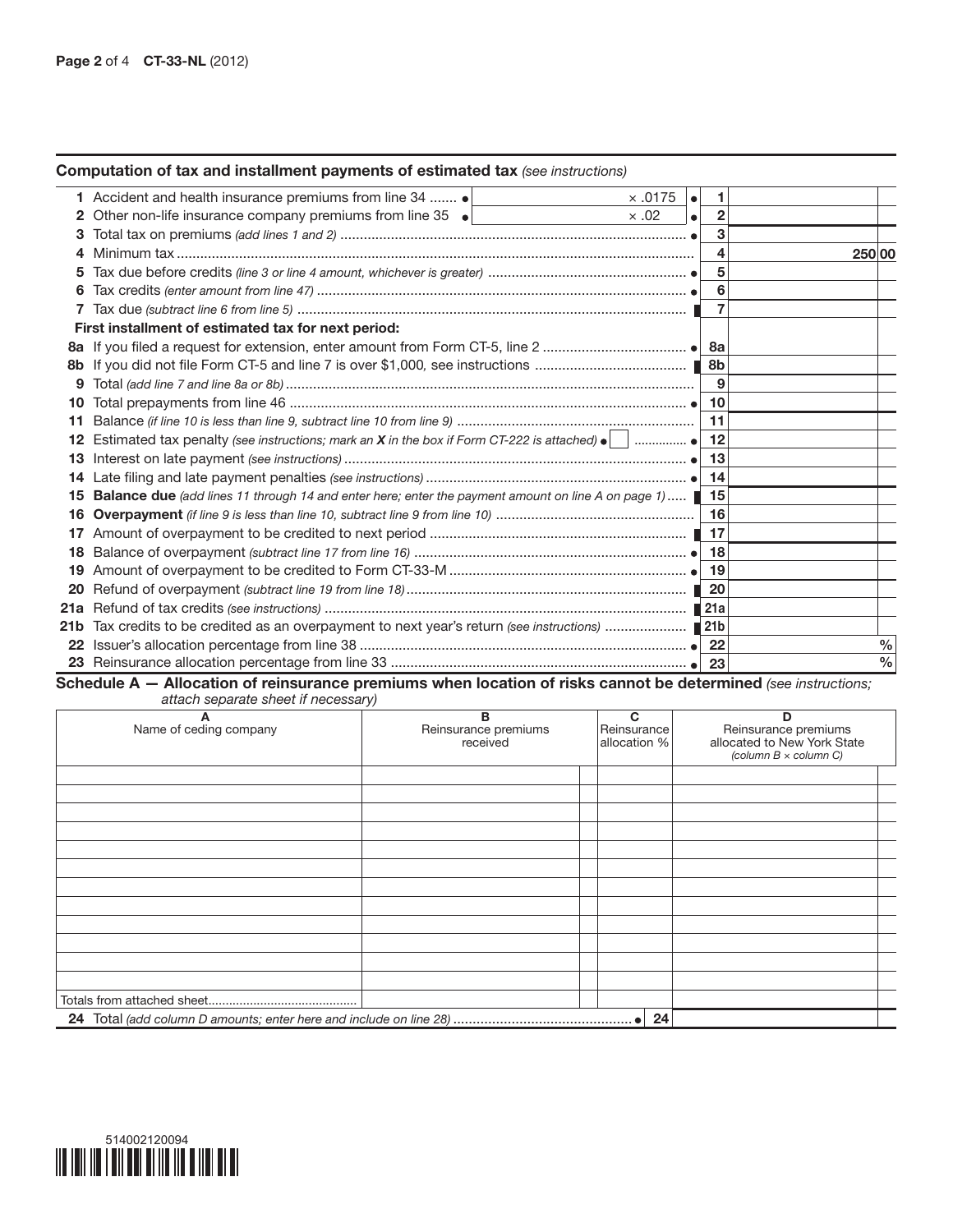## Schedule B — Computation of reinsurance allocation percentage *(see instructions)*

|    | 25                                                                                    |    |      |
|----|---------------------------------------------------------------------------------------|----|------|
| 26 | 26                                                                                    |    |      |
| 27 | New York premiums for annuity contracts and insurance for the elderly $\bullet$<br>27 |    |      |
| 28 | 28                                                                                    |    |      |
| 29 | 29                                                                                    |    |      |
| 30 | 30                                                                                    |    |      |
| 31 | -31                                                                                   |    |      |
| 32 |                                                                                       |    |      |
|    |                                                                                       |    |      |
|    |                                                                                       | 33 | $\%$ |
|    | <b>Schedule C – Computation of taxable premiums</b> (see instructions)                |    |      |
|    | 34 Accident and health insurance premiums (enter here and in the first box on line 1) | 34 |      |
|    |                                                                                       | 35 |      |
|    | <b>Schedule D – Computation of issuer's allocation percentage</b> (see instructions)  |    |      |
| 36 |                                                                                       | 36 |      |
| 37 |                                                                                       | 37 |      |

## Composition of prepayments *(see instructions)*

|    | Date paid |     | Amount |
|----|-----------|-----|--------|
| 39 |           |     |        |
| 40 |           |     |        |
| 41 |           |     |        |
| 42 |           |     |        |
|    |           |     |        |
|    |           | -44 |        |
|    |           |     |        |
|    |           | 46  |        |